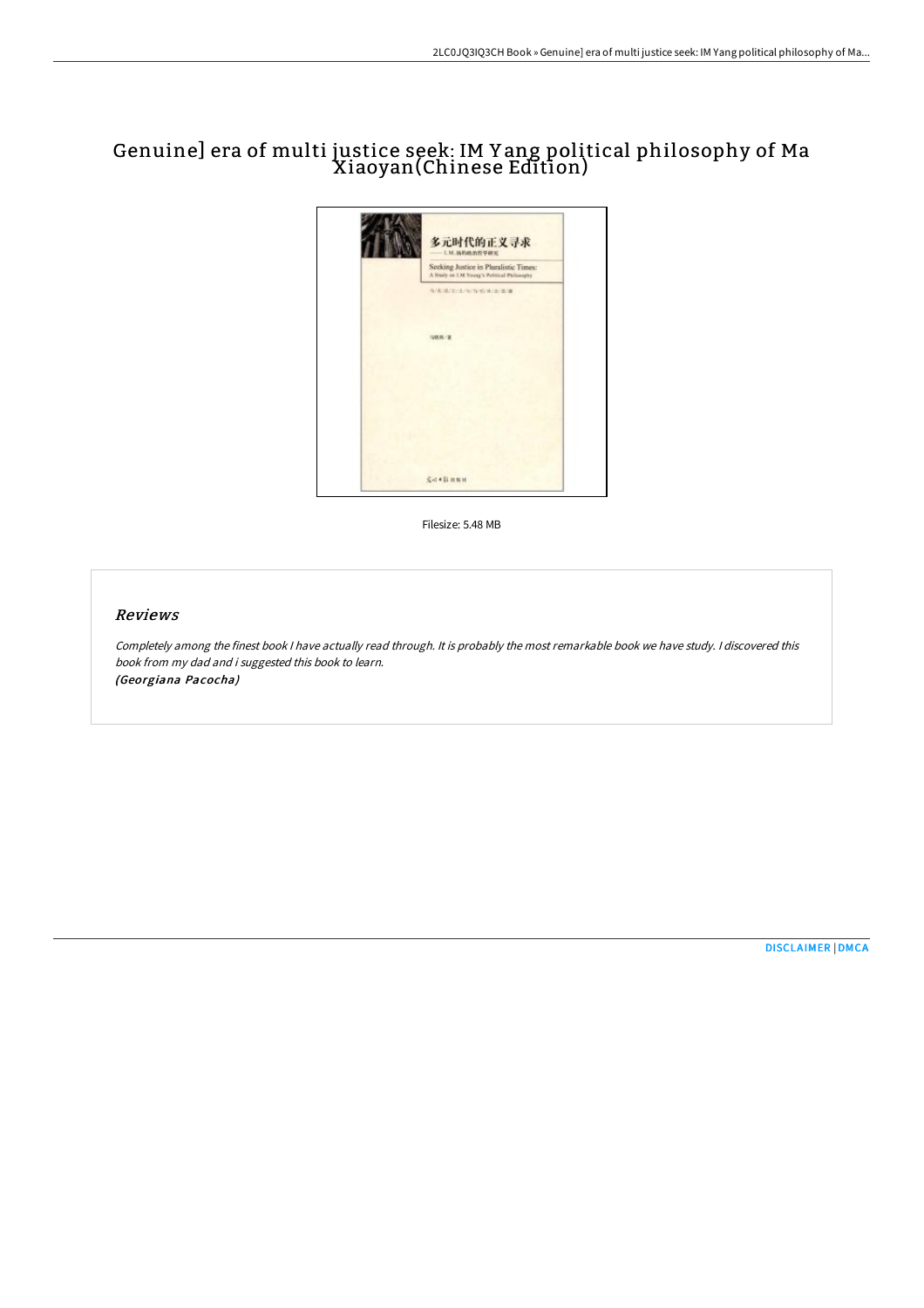# GENUINE] ERA OF MULTI JUSTICE SEEK: IM YANG POLITICAL PHILOSOPHY OF MA XIAOYAN(CHINESE EDITION)



paperback. Book Condition: New. Ship out in 2 business day, And Fast shipping, Free Tracking number will be provided after the shipment.Paperback. Pub Date :2012-08-01 Pages: 216 Publisher: Guangming Daily Press title: the era of multi justice seeking: IM Yang political philosophy of original price: 37.00 yuan Author: Ma Xiaoyan Press: Guangming Daily Press Publication Date: August 1. 2012 ISBN: 9.787.511.228.390 words: Page: 216 Revision: 1 Binding: Paperback: 16 commodity identification: asinB0098TVOLS Editor's Choice era of multi justice seek: IM Yang study of political philosophy. Editor's Choice: how to meet the challenges of the era of multi justice. especially to protect the rights of disadvantaged and vulnerable groups. in line with the concept of justice in contemporary China. to build a harmonious society provides useful insights. Abstract No directory Introduction to realize the theme of political philosophy caring Iris Young first section Alice Young and its ideological Overview Section II Young and the core concept of the third quarter arguments foundation and research significance of the fourth quarter overall framework of ideas first citizenship and political justice of the chapter in section II of the differences in the theoretical context of citizenship and social justice. the first section of citizenship and the contemporary struggle of justice universality citizenship just planning ability to support different groups claims third group diHerences the institutionalized restrictions first realization of the integration of the fourth quarter of conflict diHerent path and issues to reflect on Section V Summary redistribution and social justice. Section I the justice assigned logical use of the limitations of Section II social justice: the elimination of domination and oppression three from all sides of the cross-examination and Yang refute the fourth quarter Summary Chapter exchanges of democracy and social justice first section multicultural situation of deliberative democracy reflection and consideration of...

 $\ensuremath{\boxdot}$ Read Genuine] era of multi justice seek: IM Yang political philosophy of Ma [Xiaoyan\(Chinese](http://digilib.live/genuine-era-of-multi-justice-seek-im-yang-politi.html) Edition) Online  $\overline{\rm \bf PDF}$ Download PDF Genuine] era of multi justice seek: IM Yang political philosophy of Ma [Xiaoyan\(Chinese](http://digilib.live/genuine-era-of-multi-justice-seek-im-yang-politi.html) Edition)